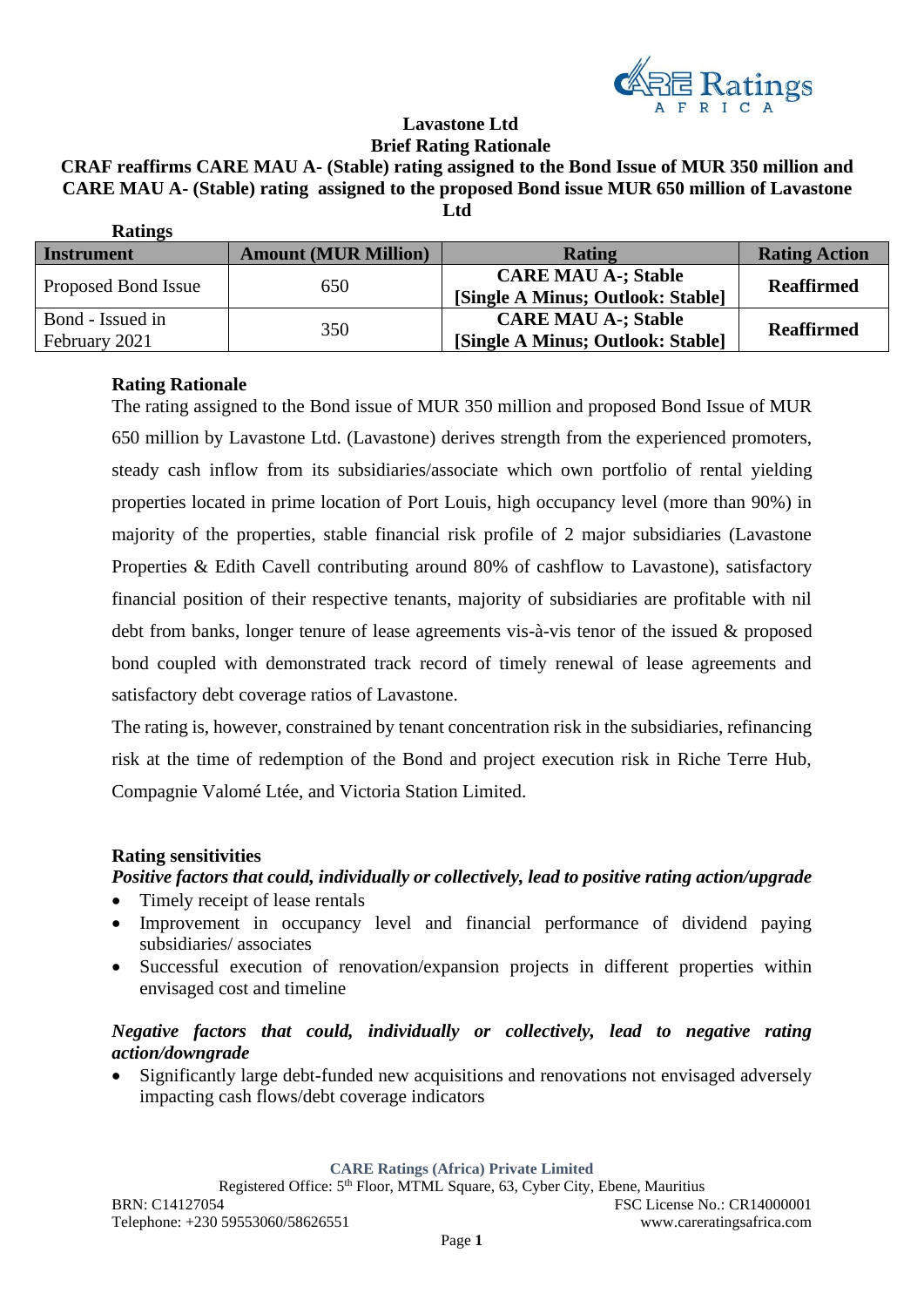

- Non-Cash build-up of 50% from February 2024 over next 4 years for the principal repayment in Feb 2028 (i.e., Mur 45 million annually for the Bond issue of Mur 350 million)
- Delay in renovation of hotel project and less than expected performance of the hotel post re-opening in September 2022

### **BACKGROUND**

Lavastone Ltd (Lavastone) is a holding company having investments in real estate (office space, commercial space, hotels) through its 6 subsidiaries and 1 associate. Lavastone derives its revenue as dividend and interest income from subsidiaries and associate, which in turn derives revenue by way of rentals from different properties. It mainly holds and manages Taylor group's investment in the real estate sector.

Lavastone was a wholly owned subsidiary of CIM Holdings Limited – holding company of CIM Financial Services Ltd ("CFSL" rated CARE MAU AA; Negative). Following restructuring exercise in November 2020, KAML and Scott acquired the entire 53% stake of CIM Holdings in Lavastone. Subsequently in August 2021, KAML has acquired entire stake of Scotts in Lavastone and additional stake from the market.

As per Lavastone communique dated 6 September 2021, KAM has acquired 203,120,004 ordinary shares of Lavastone at a price of Rs 1.76/-per ordinary share and following the transaction KAML holds a total of 406,997,716 shares representing almost 60% of stake of Lavastone and the balance 40% is held by public**.** 

Lavastone, professionally managed company, is governed by 8-member Board of Directors. Mr. Colin Taylor is the Chairman of Lavastone and Taylor Smith Investment. The strategic affairs of the company are looked after by Mr. Nicolas Vaudin (MD), who joined Lavastone in 2017 and has more than 14 years of experience of working in the Mauritian real estate industry, and his team.

**Standalone**: In FY20, (Oct1-Sep30), Lavastone has achieved a revenue of MUR 36 million, mainly from dividend income and PAT of MUR (4) million. PAT was negative due to noncash fair value loss. GCA was positive at Mur 17 million.

**Consolidated:** In FY 20, total rentals of MUR 197 million has increased by 22% over the previous year, mainly due to increase occupancy in the Lavastone properties and Edith Cavell Properties. Interest coverage was 5.60x. Overall gearing was 0.16x as on September 30, 2020.

**CARE Ratings (Africa) Private Limited**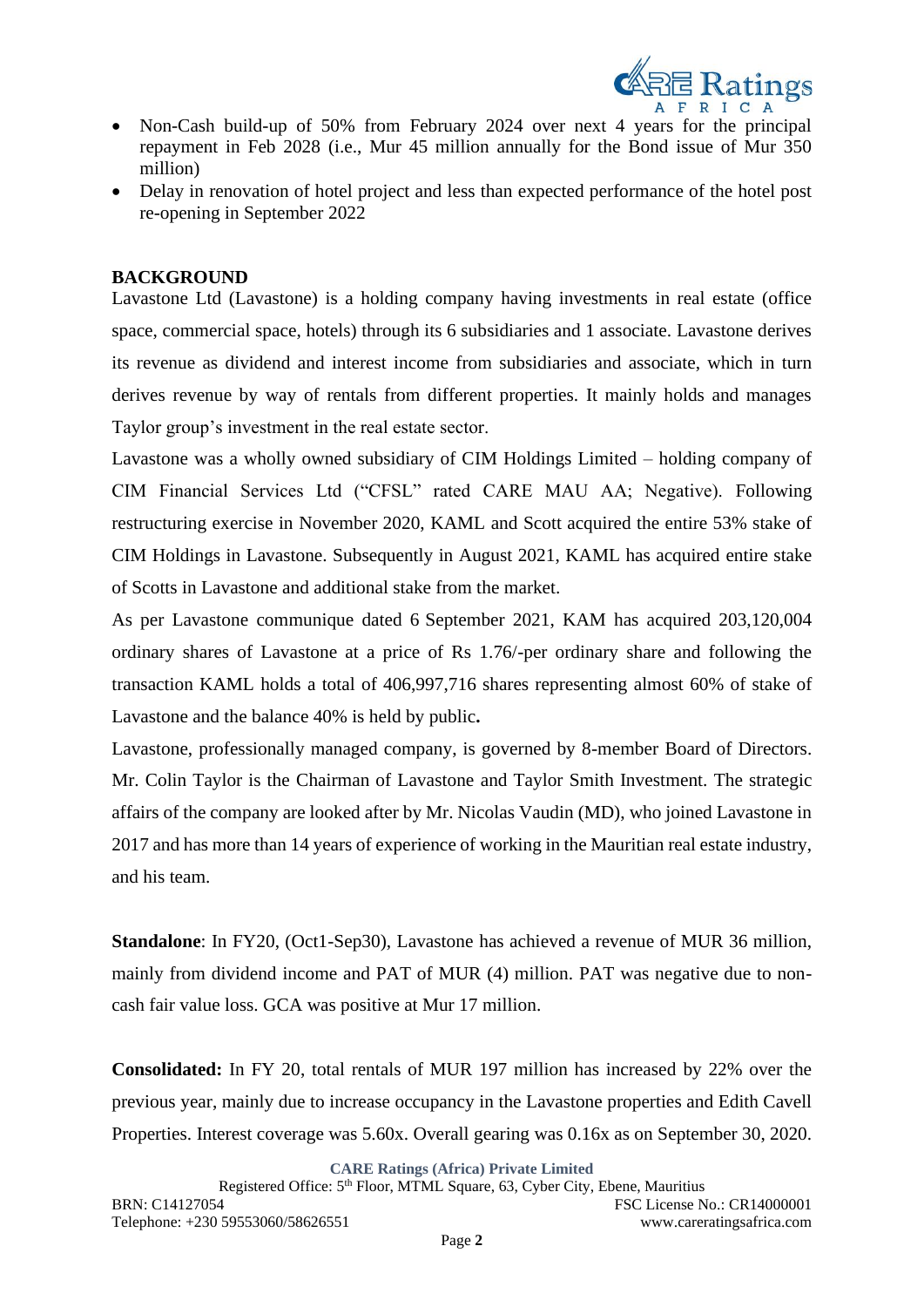

**Bond Issue**: Lavastone has issued MUR 350 million for the financing the ongoing Edith Cavell project and acquisition of land in Plaine Lauzun.

For the proposed bond of MUR 650 million will be used for the financing of the ongoing capex of renovation of Mourouk hotel in Rodrigues and construction of warehouse at Riche Terre Hub, once a lease agreement has been signed with tenant.

As per SEM communique dated 18th February 2021, Lavastone has raised Mur 1,500 million under secured Notes programme. However, as confirmed by the management and The Mauritius Commercial Bank (MCB; sole subscriber of the Bond issue), Lavastone has tied up with MCB for a multi tranche Bond issue of Mur 1,500 million in February 2021, valid till February 2022. Lavastone has raised only Mur 350 million by issuing Bonds to The Mauritius Commercial Bank and has utilized the proceeds to repay Mur 350 million overdraft facility availed from MCB.

MCB has informed that while Lavastone has identified projects for Mur 1,000 million, MUR 500 million is for proposed acquisition. In case it plans to avail the additional Mur 500 million, the same will be disbursed only after proper evaluation & due diligence of the project to be acquired.

#### **Disclaimer**

CARE Ratings (Africa) Private Limited ("CRAF")'s ratings are opinions on the likelihood of timely payment of the obligations under the rated instrument and are not recommendations to sanction, renew, disburse or recall the concerned bank facilities or to buy, sell or hold any security. CRAF's ratings do not convey suitability or price for the investor. CRAF's ratings do not constitute an audit on the rated entity. CRAF has based its ratings/outlooks on information obtained from sources believed by it to be accurate and reliable. CRAF does not, however, guarantee the accuracy, adequacy or completeness of any information and is not responsible for any errors or omissions or for the results obtained from the use of such information. Most entities whose bank facilities/instruments are rated by CRAF have paid a credit rating fee, based on the amount and type of bank facilities/instruments. CRAF may also have other commercial transactions with the entity. In case of partnership/proprietary concerns, the rating /outlook assigned by CRAF is, inter-alia, based on the capital deployed by the partners/proprietor and the financial strength of the firm at present. The rating/outlook may undergo change in case of withdrawal of capital or the unsecured loans brought in by the partners/proprietor in addition to the financial performance and other relevant factors. CRAF is not responsible for any errors and states that it has no financial liability whatsoever to the users of CRAF's rating. Our ratings do not factor in any rating related trigger clauses as per the terms of the facility/instrument, which may involve acceleration of payments in case of rating downgrades. However, if any such clauses are introduced and if triggered, the ratings may see volatility and sharp downgrades.